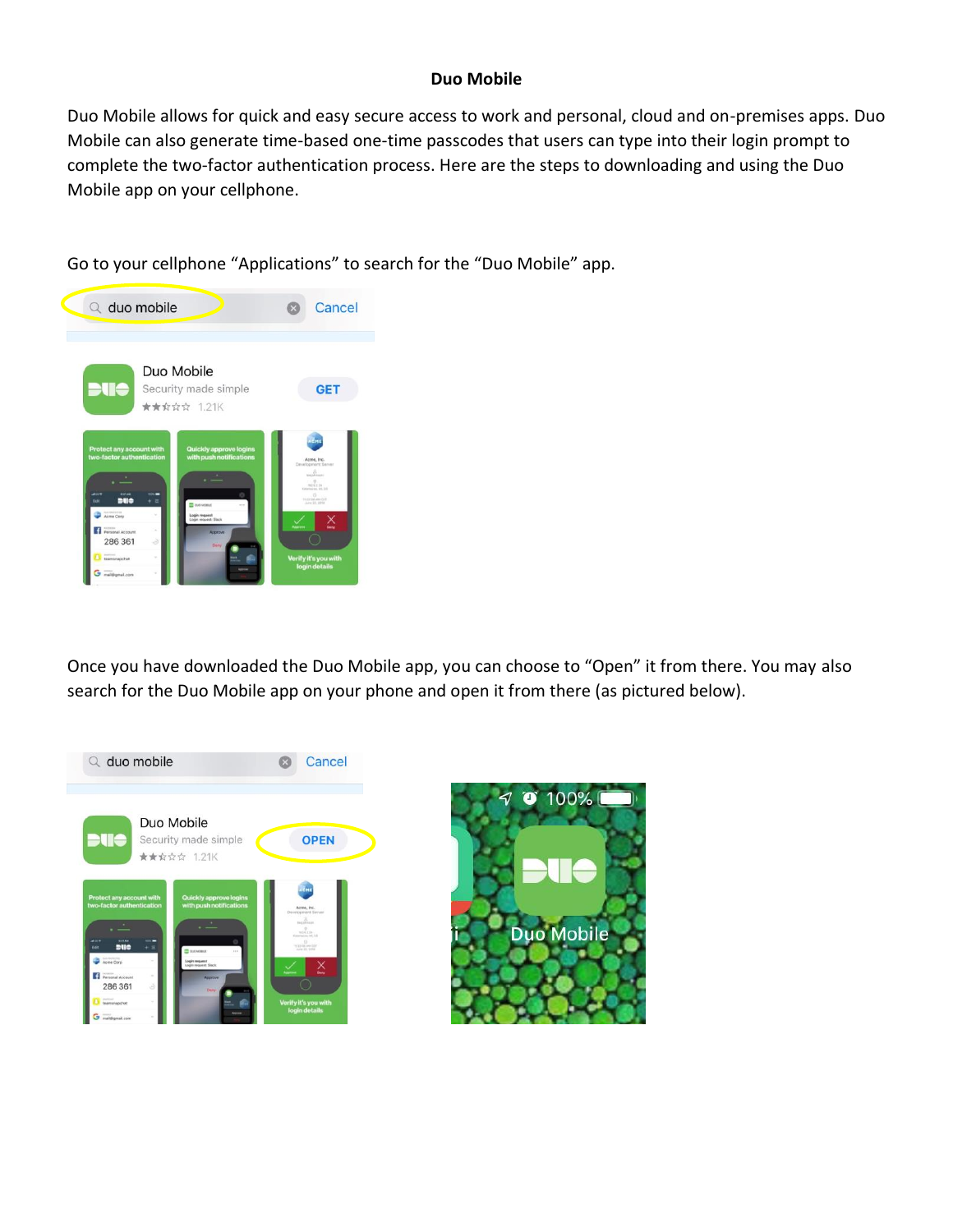The following screen will appear. Click "New to Duo? ADD ACCOUNT".



**Please email [ITShelpdesk@uclaextenison.edu](mailto:ITShelpdesk@uclaextenison.edu) and include your personal cell phone number.** 

An IT representative will send you the following text message. Click the link.

If you need additional assistance, call 310-825-8217

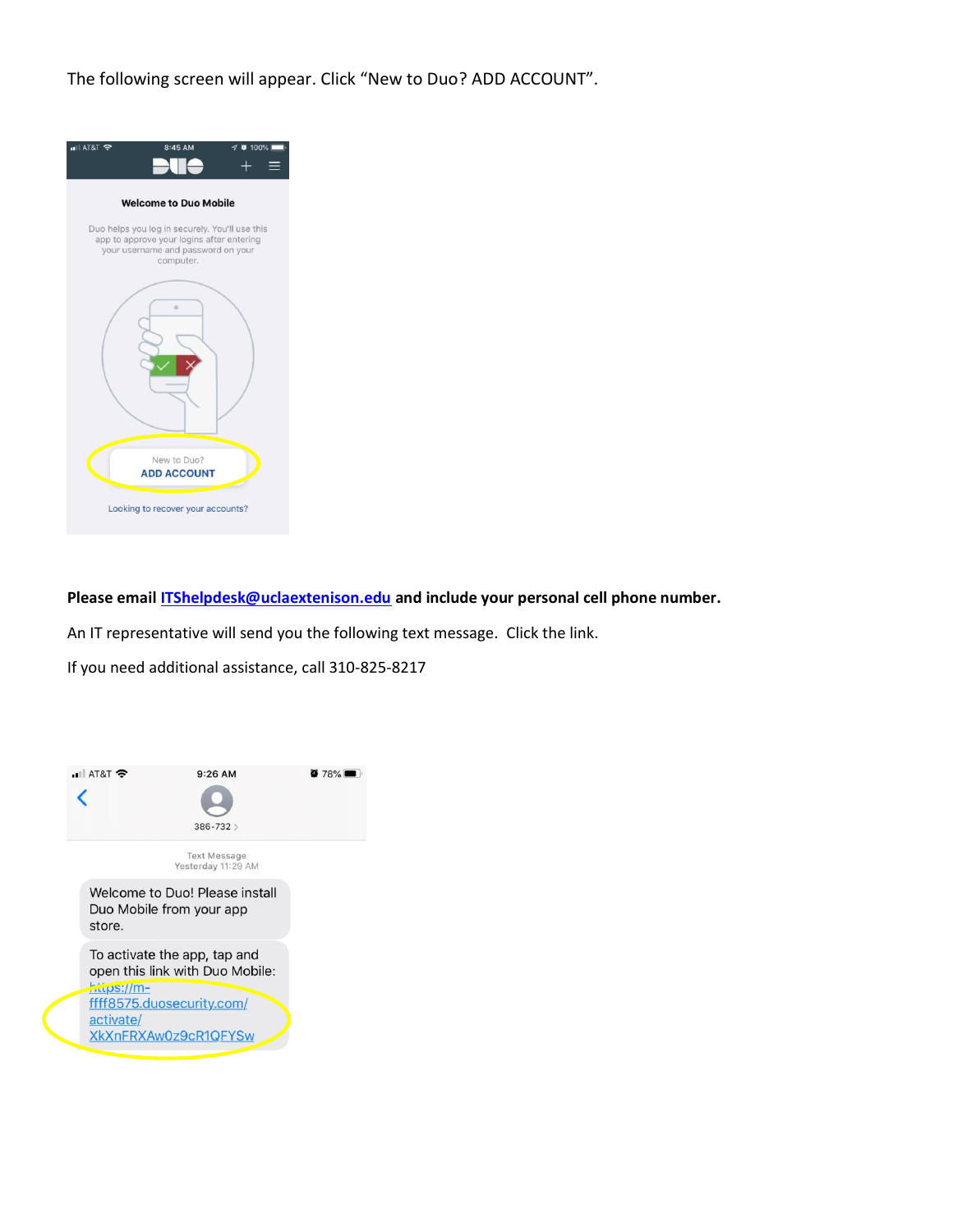The following image will appear asking to "Open this page in Duo Mobile"? Click "Open"



In order to obtain a Duo-Protected password, click the preferred Duo-Protected account by clicking the down arrow.



A six-digit time-sensitive one-time password will appear. Type this password into the designated area.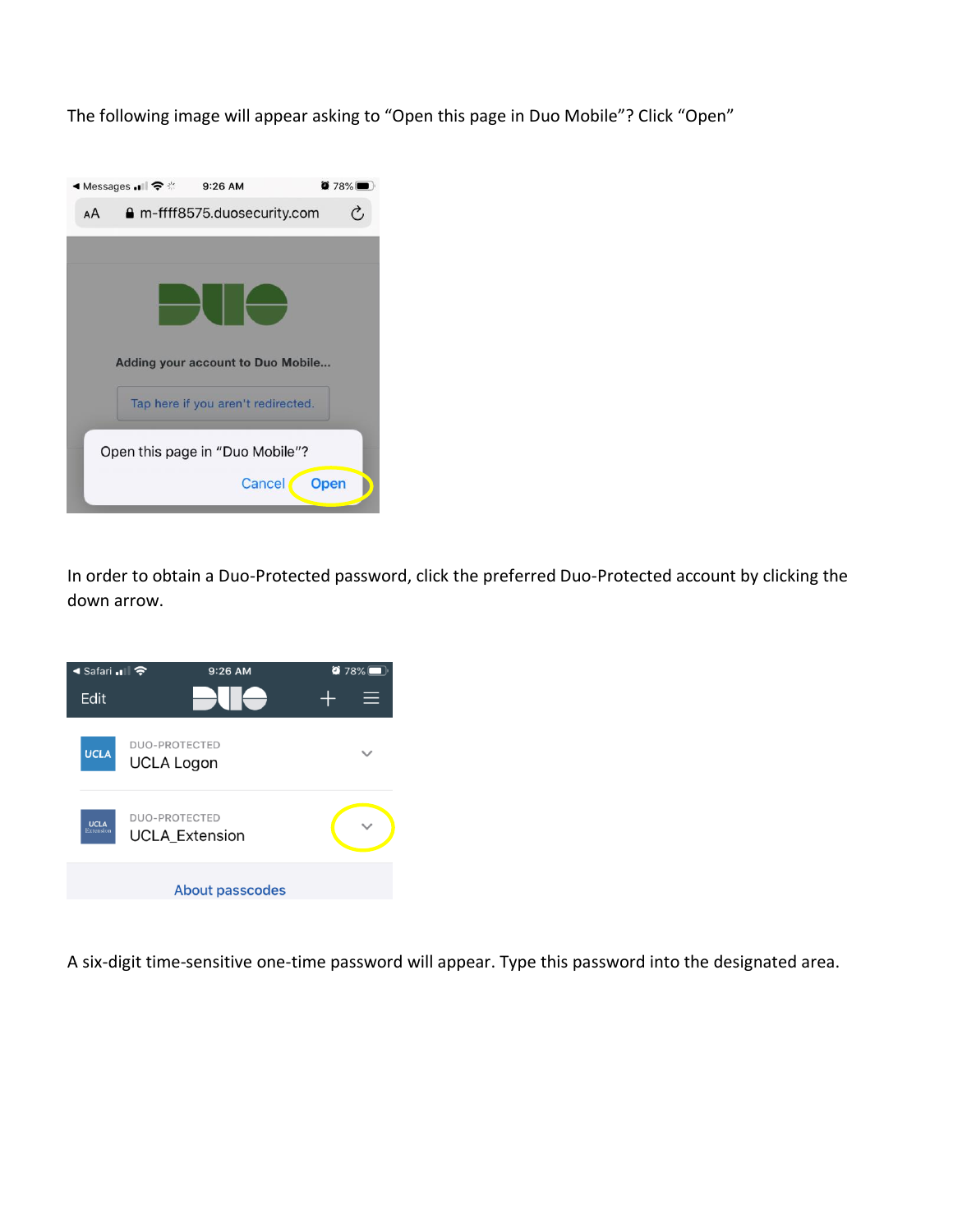

Another way to use Duo Mobile is when the following link appears on your desktop/laptop. Click "Send Me a Push".

| <b>UCLA</b>                          | Choose an authentication method<br>Þ<br>Duo Push RECOMMENDED | Send Me a Push          |
|--------------------------------------|--------------------------------------------------------------|-------------------------|
|                                      | OY<br>Call Me                                                | Call Me                 |
| What is this? L'<br>Add a new device | 冃<br>Passcode                                                | <b>Enter a Passcode</b> |
| My Settings & Devices<br>Need help?  |                                                              |                         |
|                                      |                                                              |                         |

The following image will appear on your cellphone's Duo Mobile app. Click "Request Waiting: Tap to Respond…".



The following image will appear on your phone screen. Click "Approve".